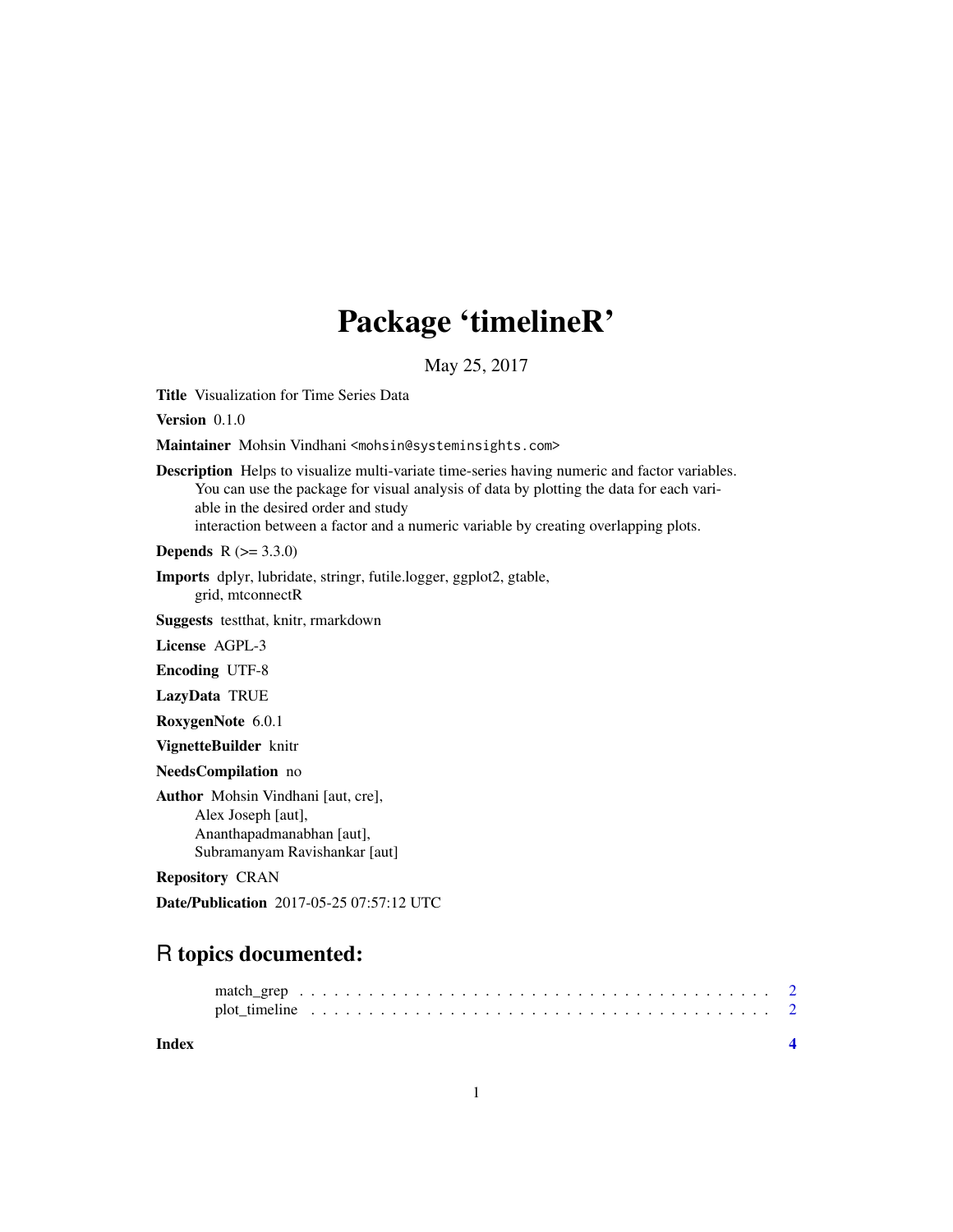#### Description

This function does a regular expression based search for each name in one vector for the values in the other vector and returns a named vector with names as the matched names and values as given in the queried vector.

#### Usage

```
match_grep(grep_vec, actual_names, use_values = F, return_names = F,
 echo = F)
```
#### Arguments

| grep_vec     | A named vector with the names to be searched for and the values, which the<br>matching names should hold. It can also be a unnamed vector of names to<br>search for. |
|--------------|----------------------------------------------------------------------------------------------------------------------------------------------------------------------|
| actual_names | A vector giving the names in which the search is to be made                                                                                                          |
| use_values   | Logical value. (TRUE) if the values in the grep_vec are to be used for searching.<br>Defualut is FALSE                                                               |
| return_names | Logical value (TRUE) if just want to return the matching names and not the<br>values. Defualut is FALSE                                                              |
| echo         | Logical value (TRUE) To print for each name in the grep_vec, which values in<br>actual names match and didnt match. Default is FALSE                                 |

#### Value

A named vector with the matched names and substituted values or a vector of macthed names

plot\_timeline *Plotting function (standard style)*

#### Description

Plots time series data of State type (factors) as stripe charts, Numeric data type as step charts and an overlapping combination of a plot of State type and Numeric type .

#### Usage

```
plot_timeline(timeline_df, data_cols = NULL, start_time = NULL,
 end_time = NULL, ylimits = NULL, scale_vals = NULL, titles = NULL,
ylabels = NULL, save_path = NULL, add_legend = TRUE,
plot_size_ratios = NULL, overlap_plots_names = NULL,
color_mapping = list(), order_plots = NULL, plot_output = T,
 numeric_plot_type = "line")
```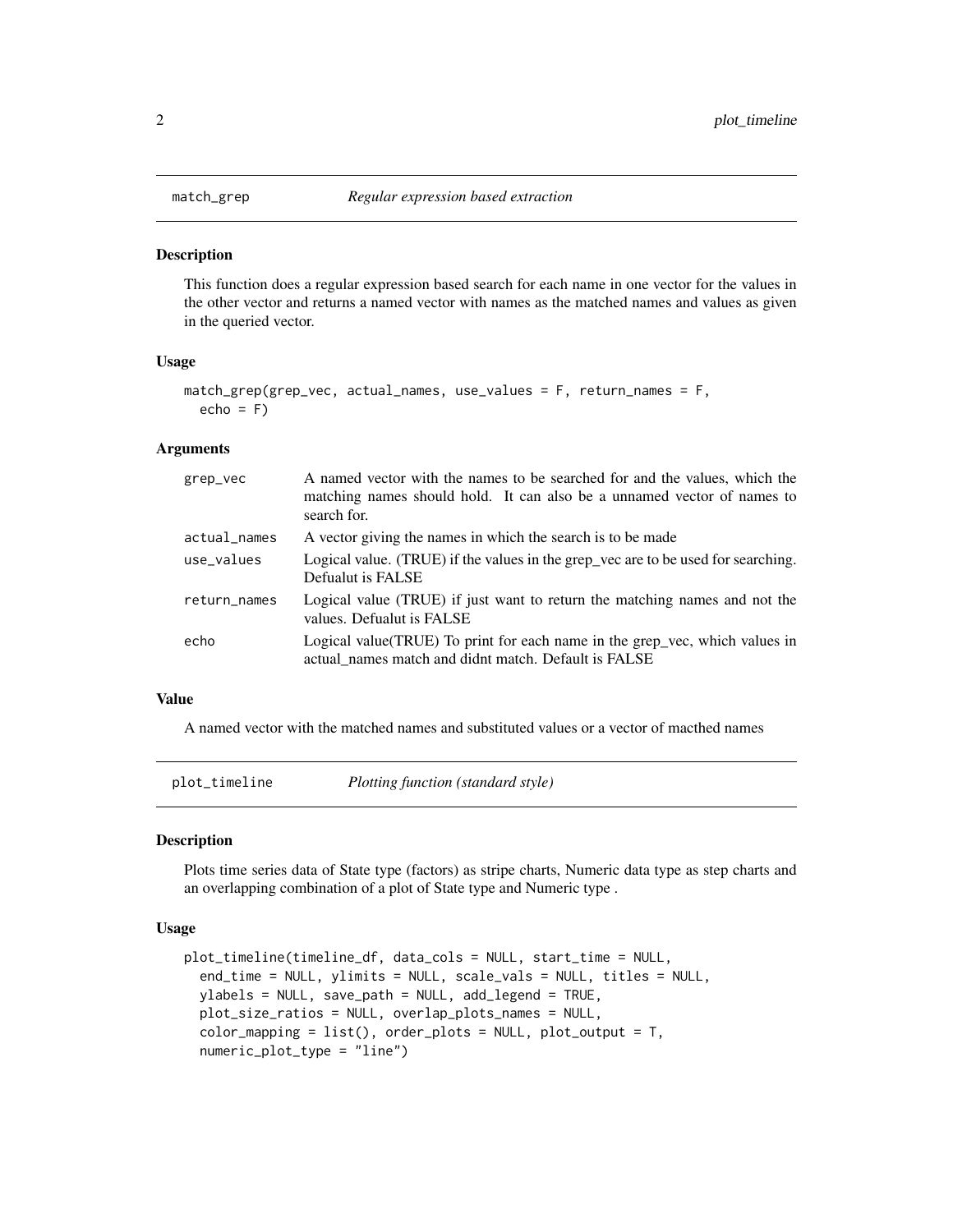### plot\_timeline 3

## Arguments

| timeline_df         | Dataframe                                                                                                                                                                                                                                                                           |
|---------------------|-------------------------------------------------------------------------------------------------------------------------------------------------------------------------------------------------------------------------------------------------------------------------------------|
| data_cols           | A vector showing the columns to subset for plotting                                                                                                                                                                                                                                 |
| start_time          | is left end point of the plot e.g: start_time="2014-01-30 09:53:02.792663 UTC"<br>or start time=1391075599                                                                                                                                                                          |
| end_time            | is right end point of the plot                                                                                                                                                                                                                                                      |
| ylimits             | A named vector to determine the limits on the y-axis for Sample plots e.g:<br>ylimits=list( $a = c(0,100)$ , $d = c(-100,50)$ ). The names must be present in the data<br>frame                                                                                                     |
| scale_vals          | A named vector to scale numeric data e.g: scale_vals = $c(a=10)$ , matching data<br>will be multiplied by 10                                                                                                                                                                        |
| titles              | A named vector to give titles to the plot. For state and numeric plots, the names<br>should be the same as in the data frame. For overlapping plots, it should be the<br>same as the name given in the overlap_plots_names. e.g: titles = $c(ab="first$<br>plot", cd="second plot") |
| ylabels             | change the labels on y-axis of plots e.g: ylabel=c(ab="value",bcd="tmeperature")                                                                                                                                                                                                    |
| save_path           | if a file_path is specified, then the image will be saved to that location.                                                                                                                                                                                                         |
| add_legend          | TRUE (default) if legend is needed for the plots                                                                                                                                                                                                                                    |
| plot_size_ratios    |                                                                                                                                                                                                                                                                                     |
|                     | proportion of event plot size to the sample plot size                                                                                                                                                                                                                               |
| overlap_plots_names |                                                                                                                                                                                                                                                                                     |
|                     | specify the data items to be overlapped. Plots of the same type can only be<br>overlapped for now. This argument can be used to specify the order of plots.<br>e.g.: overlap_plots="list(overlap_plot1 = c(state1,numeric1), overlap_plot2 =<br>c(state1,numeric2)"                 |
| color_mapping       | A named list of named vectors. The names of the list are the names of the state<br>columns in the data frame. Each named vector for a state should have color<br>mapping for all the states in the column.                                                                          |
| order_plots         | A vector containing the name of the plots to be plotted. The plots in the final<br>output are arranged according to the order of the names in this vector.                                                                                                                          |
| plot_output         | Logical argument to specify if the output is required to be plotted or not. TRUE(default)                                                                                                                                                                                           |
| numeric_plot_type   |                                                                                                                                                                                                                                                                                     |
|                     | The plot type for numeric variables. It can be either of the type 'line', 'step' or<br>'point'. By default the type is 'line'.                                                                                                                                                      |

#### Value

A grob of all the plots